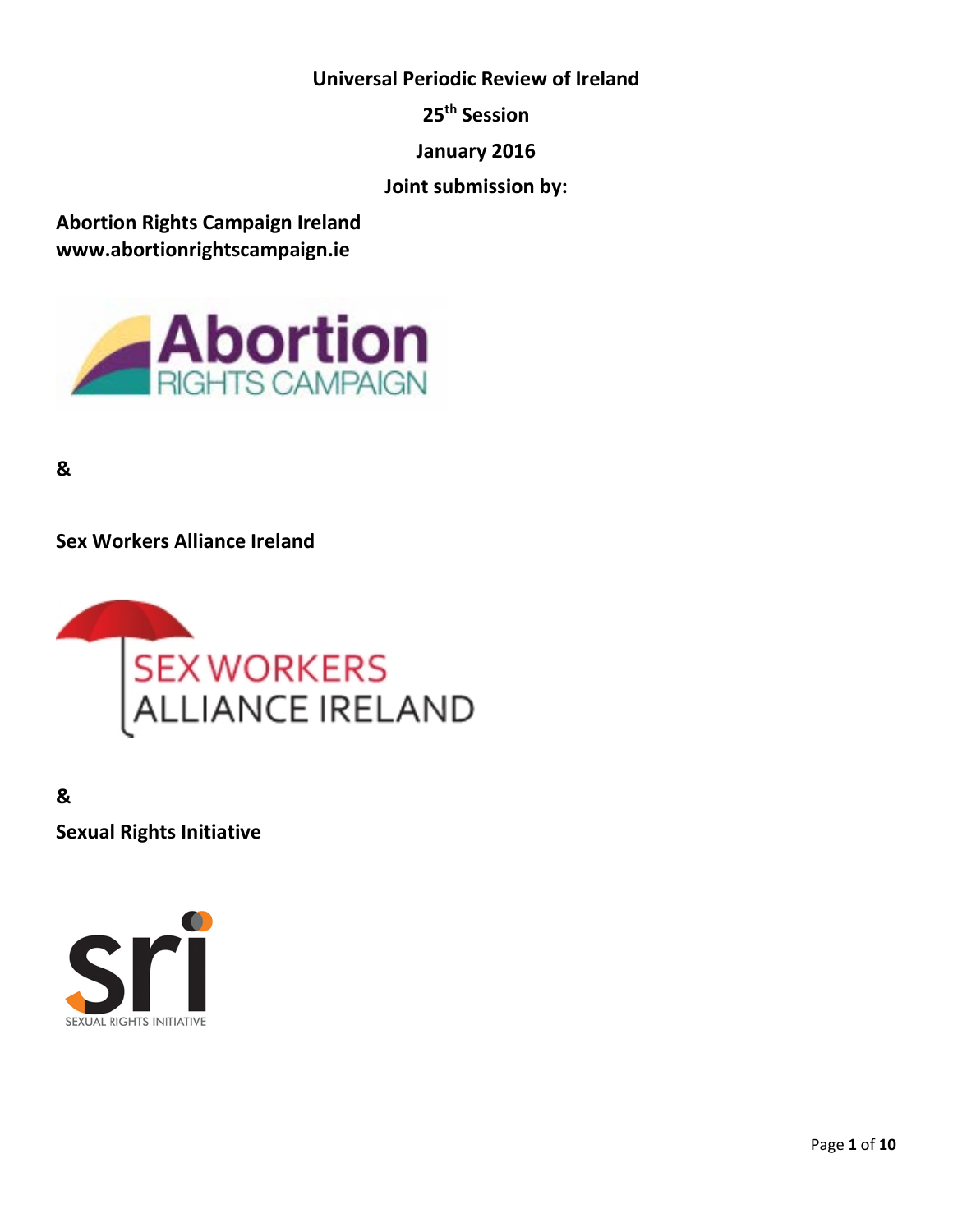**Key Words: Ireland, human rights, sexual and reproductive health and rights, abortion, comprehensive sexuality education, sex work, bodily autonomy, Protection of Life During Pregnancy Act**

# **Executive Summary**

1 In Ireland, legal, policy and regulatory barriers pose key challenges to the full realization of sexual and reproductive health and rights. Human rights violations stemming from Ireland's criminalization of abortion services were raised repeatedly during the country's last Universal Periodic Review (UPR) in 2011. In the intervening years, a series of developments have continued to highlight the harmful and coercive impact of these laws on the lives of women and girls, however, the Irish government has repeatedly failed to take satisfactory action to address this injustice. Access to abortion remains virtually inaccessible to women and girls in the Republic of Ireland, and is criminalized in the cases of rape, incest, fatal foetal abnormality and where the pregnancy poses a risk to the physical or mental health of a woman or girl. In 2014, Nigel Rodley, Chair of the UN Human Rights Committee stated that for Ireland to deny rape victims access to abortion services is to treat those women and girls as "vessels and nothing more."[1](#page-1-0) In 2015, the concluding observations of the UN Committee on Economic, Social and Cultural Rights (CESCR) recommended that Ireland "take all necessary steps, including a referendum on abortion, to revise legislation on abortion, including the Constitution and the Protection of Life During Pregnancy Act, in line with international human rights standards."[2](#page-1-1) During the examination the CESCR Committee also expressed concern at the "limited access to information on sexual and reproductive health" in Ireland. However, the government has not taken decisive action to address these concerns.

2 Furthermore, many young people and adolescents in Ireland are not receiving the comprehensive sexuality information and education necessary to protect their health and lives, including information on how to prevent unintended pregnancies and sexually transmitted infections (STIs) including HIV. Despite being mandatory in Irish schools since 2003, evidence indicates that the implementation of sexuality education programmes across the Irish school system is patchy and inconsistent, with weak or non-existent mechanisms for holding schools accountable for their obligation to deliver compulsory sexuality education programming.

3 Additionally, the general scheme of a new Criminal Law (Sexual Offences) Bill published by the Minister for Justice in 2014 includes provisions to criminalize the purchase of sexual services, in line with the "Swedish model". The general scheme of the Bill has faced criticism from sex worker-led organizations voicing evidence-based concerns that following the "Swedish model" risks increasing violence and harm against sex workers through forcing the practice of buying and selling sex, further underground.

# **Progress and gaps in the implementation of recommendation from 1st cycle of UPR**

4 Following Ireland's first Universal Periodic Review (UPR) in 2011, the Government committed to consider almost 90% of the human rights recommendations made by other UN Member States. These included recommendations relating to

<span id="page-1-0"></span><sup>&</sup>lt;sup>1</sup> The Irish Times 15 July 2014 *Irish solutions on women's rights not enough for UN* Available from:

[<sup>&</sup>lt;http://www.irishtimes.com/news/politics/irish-solutions-on-women-s-rights-not-enough-for-un-1.1867197>](http://www.irishtimes.com/news/politics/irish-solutions-on-women-s-rights-not-enough-for-un-1.1867197) [accessed 15 August 2015]

<span id="page-1-1"></span><sup>&</sup>lt;sup>2</sup> UN Committee on Economic, Social and Cultural Rights, Concluding Observations on the Third Periodic Report of Ireland, E/C.12/IRL/CO/3 Available from: <

[http://tbinternet.ohchr.org/\\_layouts/treatybodyexternal/Download.aspx?symbolno=E%2fC.12%2fIRL%2fCO%2f3&Lang=en>](http://tbinternet.ohchr.org/_layouts/treatybodyexternal/Download.aspx?symbolno=E%2fC.12%2fIRL%2fCO%2f3&Lang=en) [accessed 15 August 2015]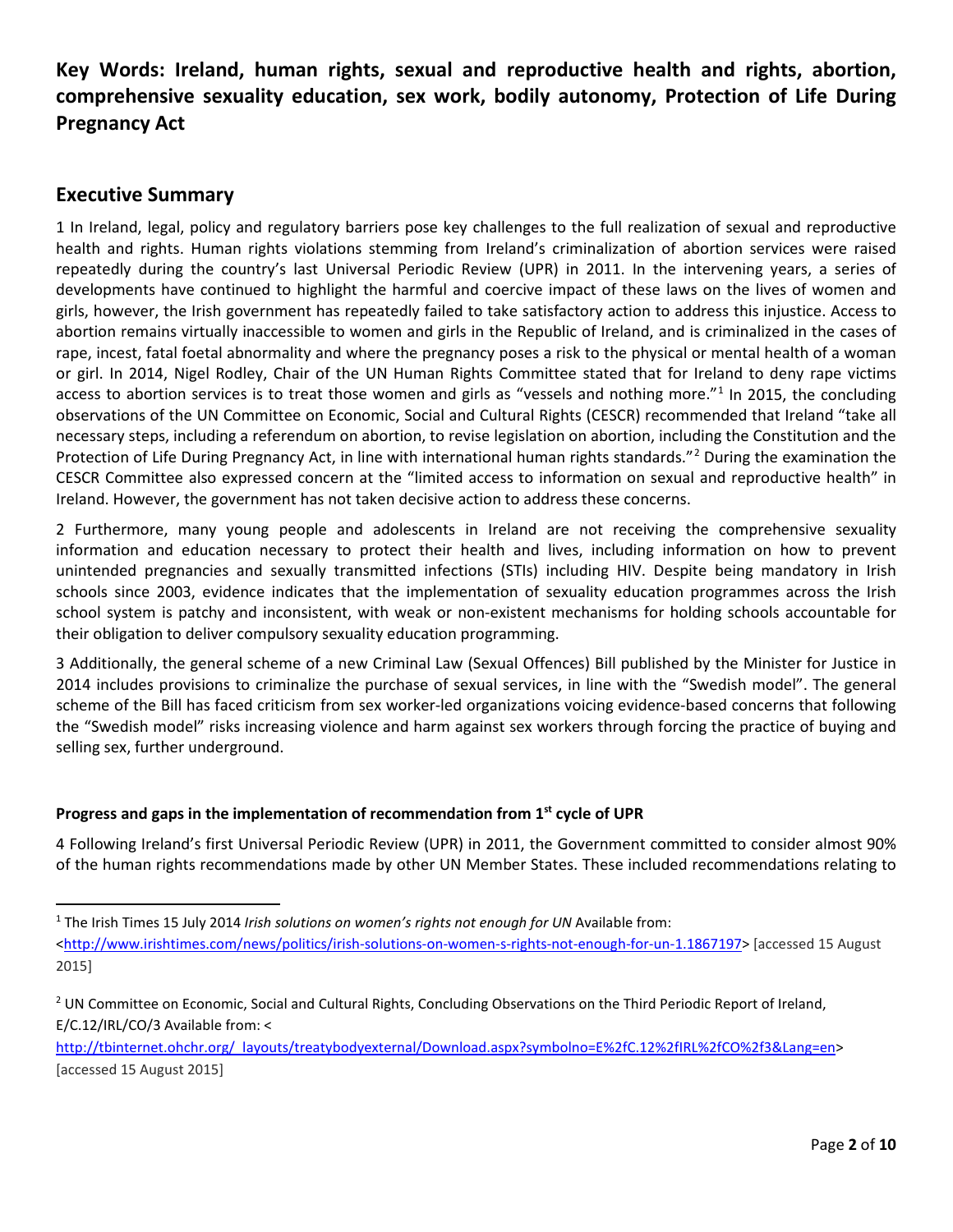sexual and reproductive health and rights, in particular, ratification of the Convention on the Rights of Persons with Disabilities (CRPD), the availability and accessibility of contraceptive information and services, reform of the constitutional ban on same-sex marriage, promotion of gender equality in all spheres of society, and strengthening laws and policies to effectively address domestic violence.

5 However, four years onwards, consideration and implementation of these recommendations remains incomplete, though there have been some advancements. In May 2015, the Government held a referendum to amend the Constitution to extend civil marriage rights to same-sex couples, which passed with the support of 62% of those who voted.<sup>[3](#page-2-0)</sup> There has been less movement, and arguably some regression, in the areas relating to other recommendations. Ireland has still not ratified the CRPD and austerity measures have seen unprecedented cuts to services that enable people with disabilities to live independently.<sup>[4](#page-2-1)</sup> The dissemination of information on contraceptive services has not substantially advanced for adolescents and young people, and protection of victims of domestic violence has been challenged by cuts to frontline service provision<sup>[5](#page-2-2)</sup> and reports that the legal system is failing victims.<sup>[6](#page-2-3)</sup>

6 Furthermore, in the State's Outcome Report following Ireland's first UPR hearing, six recommendations were rejected, all of which pertained to access to safe and legal abortion. While the state rejected a recommendation from the United Kingdom calling for Ireland to "introduce legislation to implement the European Court of Human Rights (ECtHR) judgment in the *A, B and C versus Ireland* case,"[7](#page-2-4) legislation was introduced in 2013 to give effect to the judgment. However, this legislation, the Protection of Life During Pregnancy Act 2013 (hereafter, "the Act"), fails to ensure Ireland's abortion regime is consistent with human rights standards, and has received direct criticism from the CESCR Committee in 2015, which called for it to be reformed. No positive steps have been taken towards implementing other UPR recommendations relating to abortion, and several developments run counter to them. For instance, as a result of the Act, procuring an abortion in Ireland outside the narrow confines provided for by the legislation, now carries a criminal penalty of up to 14 years,<sup>[8](#page-2-5)</sup> and amendments to the Act which would extend access to women or girls who have become pregnant as a result of rape or incest, or in situations where the pregnancy poses risks to the physical or mental health of the woman, were rejected by the Irish Parliament.

#### **Background**

7 The Irish government has taken limited action on access to safe and legal abortion services in response to the 2010

<span id="page-2-2"></span><sup>5</sup> The Irish Times 18 June 2015 *Calls to Women's Aid about abuse rises to more than 16,000* Available from: [<http://www.irishtimes.com/news/social-affairs/calls-to-women-s-aid-about-abuse-rises-to-more-than-16-000-1.2253226>](http://www.irishtimes.com/news/social-affairs/calls-to-women-s-aid-about-abuse-rises-to-more-than-16-000-1.2253226) [accessed 15 August 2015]

<span id="page-2-0"></span> <sup>3</sup> The Irish Times 23 May 2015 *Same-sex Marriage Referendum* Available from: [<http://www.irishtimes.com/news/politics/marriage](http://www.irishtimes.com/news/politics/marriage-referendum)[referendum>](http://www.irishtimes.com/news/politics/marriage-referendum) [accessed 15 August 2015]

<span id="page-2-1"></span><sup>4</sup> The Irish Times 30 March 2015 *Ireland must ratify the UN Convention on the Rights of People with Disabilities* Available from: [<http://www.irishtimes.com/opinion/ireland-must-ratify-un-convention-on-rights-of-people-with-disabilities-1.2157963>](http://www.irishtimes.com/opinion/ireland-must-ratify-un-convention-on-rights-of-people-with-disabilities-1.2157963) [accessed 15 August 2015]

<span id="page-2-3"></span><sup>6</sup> UTV 20 March 2015 *Irish legal system failing women living with domestic abuse* Available from: [<http://utv.ie/News/2015/03/30/Irish-legal-system-failing-women-living-with-domestic-abuse-34479>](http://utv.ie/News/2015/03/30/Irish-legal-system-failing-women-living-with-domestic-abuse-34479) [accessed 15 August 2015]

<span id="page-2-4"></span><sup>7</sup> *Report of the Working Group on the Universal Periodic Review. Ireland* UN Doc A/HRC/19/9 Available from: < [http://www.ohchr.org/EN/HRBodies/HRC/RegularSessions/Session19/Pages/ListReports.aspx>](http://www.ohchr.org/EN/HRBodies/HRC/RegularSessions/Session19/Pages/ListReports.aspx) [accessed 15 August 2015]

<span id="page-2-5"></span><sup>8</sup> Protection of Life During Pregnancy Act 2013. Act Number 35 of 2013. Available from < [http://www.oireachtas.ie/viewdoc.asp?fn=/documents/bills28/acts/2013/a3513.pdf>](http://www.oireachtas.ie/viewdoc.asp?fn=/documents/bills28/acts/2013/a3513.pdf) [accessed 15 August 2015]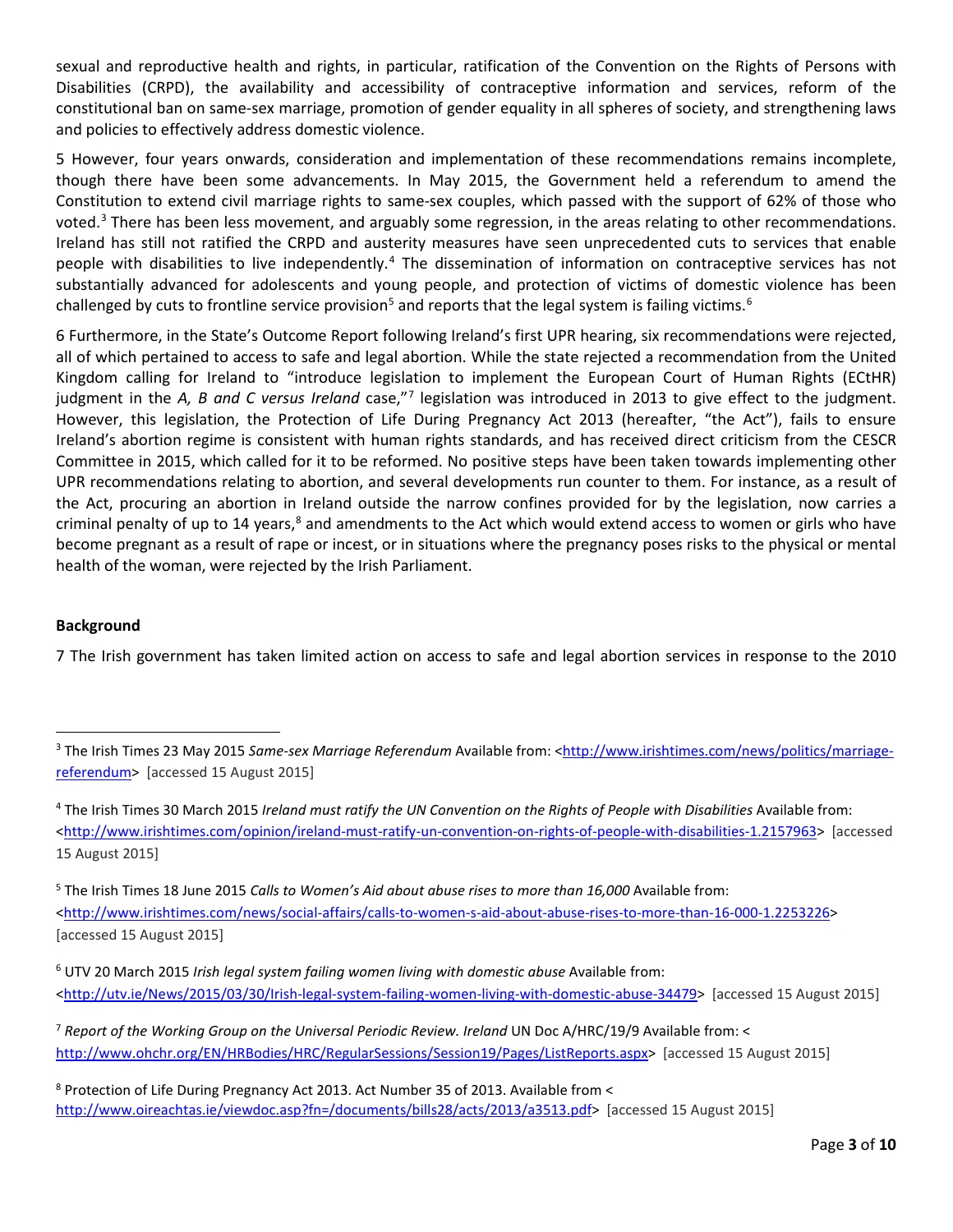decision of the European Court of Human Rights in the case of A, B and C v Ireland,<sup>[9](#page-3-0)</sup> and in reaction to the tragic death of Savita Halappanavar who died in 2012 after being denied a termination for her miscarrying pregnancy.<sup>[10](#page-3-1)</sup> In 2013 it introduced legislation in the form of the Protection of Life During Pregnancy Act, which creates only a narrow exception to the Constitutional ban on abortion. The Act provides for access to abortion services only where a woman or girl's life, as distinct from her health, is at risk. Even for women whose circumstances meet the Act's restrictive criteria, the provisions of the Act are onerous and unworkable. Women and girls whose reasons for seeing a termination of pregnancy fall outside these narrow confines continue to be forced to either travel abroad to access services, to seek out illegal and possibly unsafe means of procuring an abortion, or to continue the pregnancy against their will.

8 Compounding this issue is the fact that many young people and adolescents in Ireland are not receiving the information necessary to protect their health and lives, including information on how to prevent unintended pregnancies. Sexuality and reproductive health education in Ireland is known as Relationships and Sexuality Education (RSE). Despite being mandatory in Irish schools since 2003, evidence indicates that implementation of the RSE programme across the Irish school system is uneven. A recent report by the Inspectorate at the Department of Education found evident weaknesses in the quality of RSE provision in 27% of schools surveyed.[11](#page-3-2) RSE programming may also be limited to delivery through certain subjects, such as Biology and Religious Education, to the exclusion of students who have not elected to take these subjects. Since the RSE programme became mandatory in 2003, all schools have been required to put in place an RSE policy. However, the Inspectorate found that 44% of schools surveyed did not have an RSE policy, and stated that, "this is a cause for concern because a whole-school RSE policy is necessary to provide staff with clear guidelines for the management, organization and delivery of the RSE programme."<sup>[12](#page-3-3)</sup>

9 The general scheme of new Criminal Law (Sexual Offences) Bill published by the Minister for Justice in 2014 includes provisions to criminalize the purchase of sexual services, in line with the "Swedish model". The new law targets consensual sex work as opposed to sex trafficking which is already illegal under the Criminal Law (Human Trafficking) Act 2008. Sex worker-led organizations have objected to the introduction of the Bill, criticizing the absence of consultation with sex workers themselves and the lack of attention to existing evidence and research. Recently, independent research carried out by Queens University in Belfast, Northern Ireland rejected the "Swedish model" and found that sex workers and the PSNI (police) agreed that criminalizing the purchase of sex would drive the purchase of sex underground, put the health and lives of sex workers at greater risk, and divert resources from sex-trafficking investigations. [13](#page-3-4)

#### **Problem identification**

# *Constitutional prohibition of abortion*

10 Article 40.3.3 (the 8<sup>th</sup> Amendment) of the Irish Constitution, which equates a pregnant woman's life with continued foetal development, remains the single greatest impediment to access to abortion services. It states that, "The State acknowledges the right to life of the unborn and, with due regard to the equal right to life of the mother, guarantees in

<span id="page-3-3"></span> $12$  Ibid.

<span id="page-3-0"></span> <sup>9</sup> *A, B and C v. Ireland* App no 25579/05 (ECtHR, 16 December 2010) Available from: < [http://hudoc.echr.coe.int/eng?i=001-](http://hudoc.echr.coe.int/eng?i=001-102332%23%7B%22itemid%22:%5B%22001-102332) [102332#{"itemid":\["001-102332"](http://hudoc.echr.coe.int/eng?i=001-102332%23%7B%22itemid%22:%5B%22001-102332)]}> [accessed 15 August 2015]

<span id="page-3-1"></span><sup>&</sup>lt;sup>10</sup> The BBC 19 April 2013 *How Savita Halappanavar's death called attention to Irish abortion law Available from:* [<http://www.bbc.com/news/world-europe-22204377>](http://www.bbc.com/news/world-europe-22204377) [accessed 15 August 2015]

<span id="page-3-2"></span><sup>11</sup> Inspectorate - Department of Education and Skills (2013) *Looking at Social, personal and Health Education: Teaching and Learning in Post-Primary Schools*. Dublin: Department of Education and Skills. Available from <https://www.education.ie/en/Publications/Inspection-Reports-Publications/Evaluation-Reports-Guidelines/Looking-at-Social-Personal-and-Health-Education-Teaching-and-Learning-in-Post-Primary-Schools.pdf> [accessed 15 August 2015]

<span id="page-3-4"></span><sup>13</sup> *Research into Prostitution in Northern Ireland*. Belfast: Department of Justice. Available from: < [http://www.qub.ac.uk/research](http://www.qub.ac.uk/research-centres/isctsj/filestore/Filetoupload,481166,en.pdf)[centres/isctsj/filestore/Filetoupload,481166,en.pdf>](http://www.qub.ac.uk/research-centres/isctsj/filestore/Filetoupload,481166,en.pdf) [accessed 15 August 2015]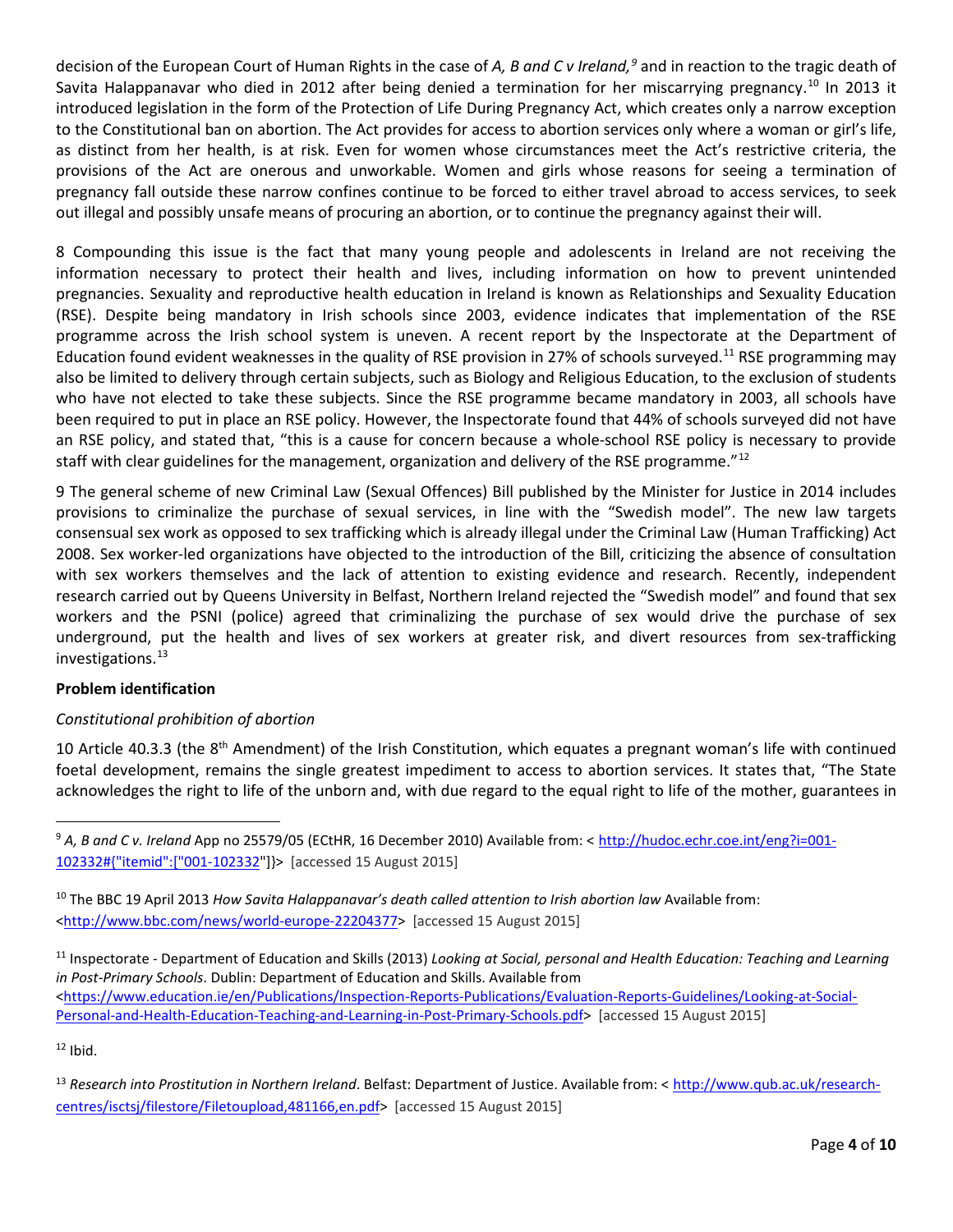its laws to respect, and, as far as practicable, by its laws to defend and vindicate that right". <sup>[14](#page-4-0)</sup> Legislation has been introduced to give effect to a 1992 Supreme Court ruling which established the right of women and girls in Ireland to access abortion services where their lives are at risk, including the risk of suicide. However, both the Supreme Court decision and the subsequent legislation prohibit access to abortion where there is a risk to a woman's health. This is a clear derogation of the right to health that can only be addressed by removing the prohibitive  $8<sup>th</sup>$  Amendment. As with any Constitutional Amendment in the Republic of Ireland, a public referendum is required. Despite urgent recommendations from the ICESCR committee for the Irish government to hold a referendum, the government has repeatedly delayed and deferred taking action. Opinion polls have revealed a groundswell of support among the Irish people for repealing the  $8<sup>th</sup>$  Amendment, and support is increasing for broadening the grounds for access to abortion. According to a recent Red C poll commissioned by Amnesty International, two-thirds (67%) of people surveyed favored decriminalizing abortion,[15](#page-4-1) 69% favored expanding access on the ground of rape, and 68% favored expanding access on the ground of a risk to health. $16$ 

11 Ireland's current Constitutional ban on abortion, considered in conjunction with an amendment stating that the government will not interfere with women and girls who obtain abortion services abroad, has the effect of discriminating against those who may be unable to travel. While abortion remains, except in the narrowest circumstances, illegal in Ireland, the extent to which women living in Ireland can access abortion currently depends on their financial means, whether they are able-bodied, their health status, geographic location, migration status, and age among other factors. Marginalized women, such as asylum seekers, poor women, young, rural and disabled women, bear the full burden of the State's abortion ban whereas privileged women can circumvent it, albeit often at a significant financial and emotional cost. Measures taken by the government in the form of the Protection of Life During Pregnancy Act have done nothing to address this gross inequity.

## *Flawed legislation*

12 In 2013 the State introduced the Protection of Life During Pregnancy Act, ostensibly to (a) respond to the European Court of Human Rights (ECtHR) judgment in *A, B and c v Ireland* (2010); and (b) to finally give legislative effect to the 1992 Irish Supreme Court ruling in the X case that established a constitutional right to abortion if a woman or girl's life is at risk, including the risk of suicide. The reality, however, is that the Act does not adequately fulfill Ireland's obligations under the European Convention on Human Rights (ECHR), nor does it legislate for the full constitutional right established by the Irish Supreme Court in the X case. In addition, the Act is a clear derogation of the right to health, as it creates a false distinction between health and life, and does not provide for access to services where a woman or girl's health is at risk.

13 Furthermore, the assessment procedures set out in the Act are onerous, impractical and unworkable. Section 9, which deals specifically with cases where a pregnancy may constitute a risk to the woman's life by way of suicide, requires that three medical professionals—two psychiatrists and an obstetrician—certify that the woman's life is at risk in order for her to be able to access an abortion. If her request for an abortion is denied by any of these medical professionals, but still believes she is entitled to an abortion under the Act, she must appeal to a review panel whereby a further three medical professionals will adjudicate on her case. Additionally, given that the first point of care for many pregnant women is their general practitioner, a pregnant woman at risk of suicide could potentially have to make her case to seven medical professionals before she is granted her request for a termination. These extremely onerous

<span id="page-4-0"></span> <sup>14</sup> Irish Constitution. Art. 40.3.3. Available from < [http://www.irishstatutebook.ie/eli/1983/ca/8/enacted/en/print.html>](http://www.irishstatutebook.ie/eli/1983/ca/8/enacted/en/print.html) [accessed 15 August 2015]

<span id="page-4-1"></span><sup>15</sup> The Irish Time 8 July 2015 *Abortion poll finds two-thirds favour decriminalization* Available from: [<http://www.irishtimes.com/news/social-affairs/abortion-poll-finds-two-thirds-favour-decriminalisation-1.2277540>](http://www.irishtimes.com/news/social-affairs/abortion-poll-finds-two-thirds-favour-decriminalisation-1.2277540) [accessed 15 August 2015]

<span id="page-4-2"></span><sup>&</sup>lt;sup>16</sup> The Irish Independent 21 September 2014 *Poll: Act now on abortion say voters* Available from: [<http://www.independent.ie/irish](http://www.independent.ie/irish-news/politics/poll-act-now-on-abortion-say-voters-30602947.html)[news/politics/poll-act-now-on-abortion-say-voters-30602947.html>](http://www.independent.ie/irish-news/politics/poll-act-now-on-abortion-say-voters-30602947.html) [accessed 15 August 2015]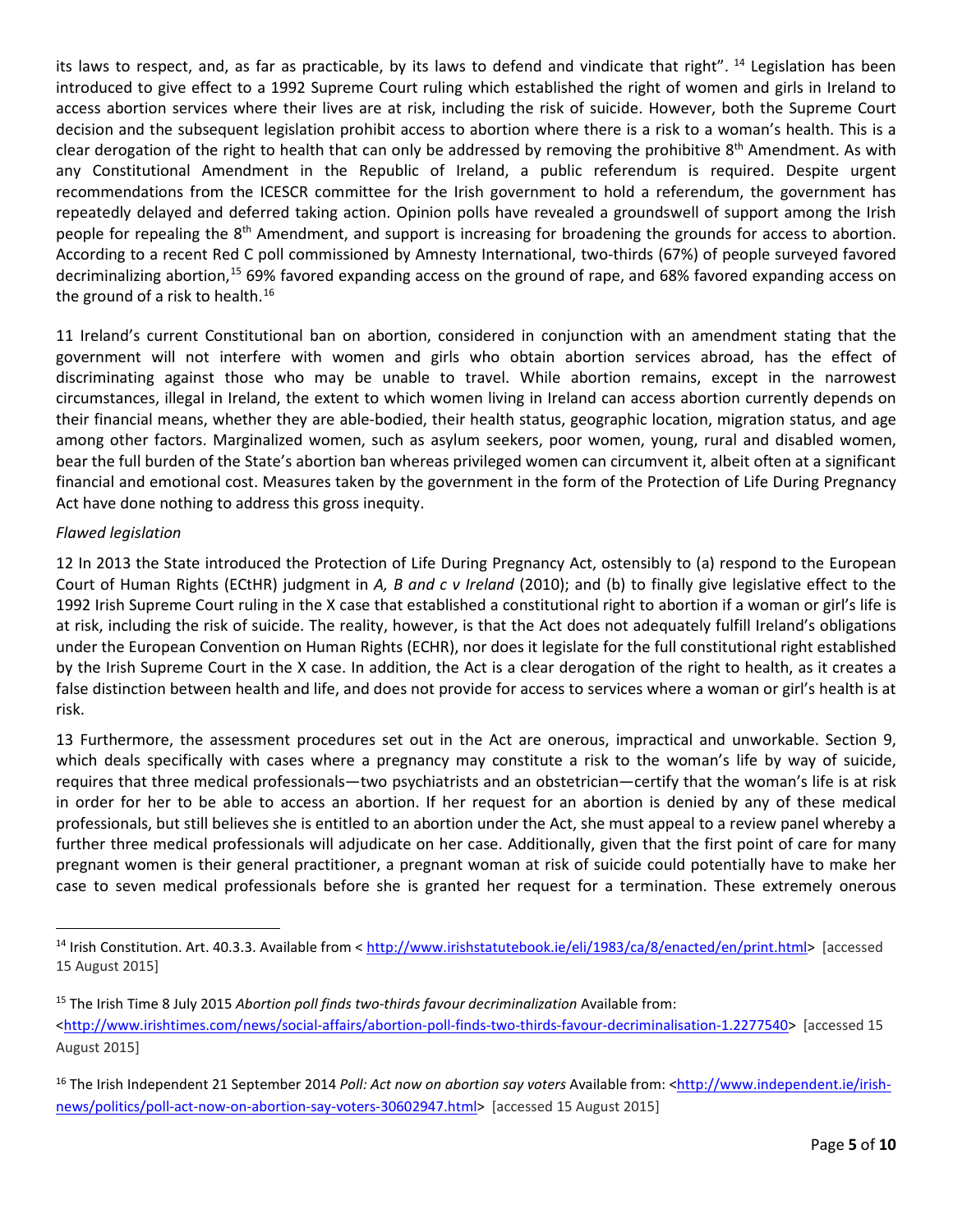barriers to abortion access in cases of suicide risk do not constitute an "effective and accessible" procedure for assessing whether a woman qualifies for a legal abortion, as required by the ECtHR ruling in the A, B and C case, nor are they humane.<sup>[17](#page-5-0)</sup> These burdensome requirements discriminate against women and girls with mental health issues, compounding their vulnerability and placing their lives and health at greater risk. The UN Special Rapporteur on the Right to Health has criticized legislation that requires access to legal abortion to be approved by more than one health-care provider on the grounds that this necessarily restricts access.<sup>[18](#page-5-1)</sup>

14 Not only are the Act's provisions onerous, recent reports indicate that they are patently failing the most marginalized women and girls. Within a year of the commencement of the Act, the *Irish Independent* newspaper reported the case of a young asylum-seeking woman (known only as "Miss Y") who was raped in her country of origin and discovered after arriving in Ireland that she had become pregnant as a result of the assault. She did not want to continue the pregnancy and sought advice on obtaining an abortion abroad but, because of her migration status, she was unable to leave the State freely. Unable to access a termination, she became increasingly distressed and then suicidal. After many weeks of engagement with the State health system, she was eventually assessed under the Protection of Life During Pregnancy Act. Although certified as suicidal, she was apparently refused an abortion at 24 weeks' gestation on the premise that the foetus was, by that stage, potentially viable. She then went on hunger strike, and a High Court injunction was sought to forcibly hydrate her. Her pregnancy was eventually terminated by caesarean section at just under 26 weeks' gestation. It is not yet clear what information was provided to the young woman about her right to access a termination under the legislation.<sup>[19](#page-5-2)</sup> It is deeply concerning that the first known application of the Act should result in a case that would appear to demonstrate that abortion, even under the strict circumstances permitted by the new Act, is not accessible in practice. Her case also illustrates how the Irish government's failure to substantively address the issue of equitable access to abortion translates into coercion, and inhuman and degrading towards women and girls.

#### *Criminal penalties*

15 Section 59 of the 1861 Offences Against the Person Act, now obsolete, criminalized abortion with a sentence of life imprisonment.<sup>20</sup> The Protection of Life During Pregnancy Act restates the criminalization of abortion in all cases except where there is a "real and substantial risk" to the woman's life, which can only be averted by terminating the pregnancy. Abortion in all other cases, including where there is a serious risk to the woman's health, carries a potential fourteenyear prison sentence. This restatement of the criminal prohibition of abortion is dangerous and unnecessary and contravenes human rights norms.

16 In 2014 the UN Human Rights Committee expressed grave concern over the criminalization element in the Act, $^{21}$  $^{21}$  $^{21}$ suggesting that it was not compatible with Ireland's obligations under the International Covenant on Civil and Political

<span id="page-5-3"></span><sup>20</sup> Offences Against the Person Act, 1861, Available from: [<http://www.irishstatutebook.ie/1861/en/act/pub/0100/print.html>](http://www.irishstatutebook.ie/1861/en/act/pub/0100/print.html) [accessed 15 August 2015]

<span id="page-5-0"></span> <sup>17</sup> *A, B and C v. Ireland* App no 25579/05 (ECtHR, 16 December 2010) Available from: < [http://hudoc.echr.coe.int/eng?i=001-](http://hudoc.echr.coe.int/eng?i=001-102332%23%7B%22itemid%22:%5B%22001-102332) [102332#{"itemid":\["001-102332"](http://hudoc.echr.coe.int/eng?i=001-102332%23%7B%22itemid%22:%5B%22001-102332)]}> [accessed 15 August 2015]

<span id="page-5-1"></span><sup>&</sup>lt;sup>18</sup> Interim report of the Special Rapporteur on the Right of Everyone to the Enjoyment of the Highest Attainable Standard of Physical and Mental Health, A/66/254, para 24, Available from: [<http://www.un.org/en/ga/third/66/documentslist.shtml>](http://www.un.org/en/ga/third/66/documentslist.shtml) [accessed 15 August 2015]

<span id="page-5-2"></span><sup>19</sup> The Irish Times 22 August 2014 *Terms of inquiry set into care of woman in abortion case* Available from: < [http://www.irishtimes.com/news/social-affairs/terms-of-inquiry-set-into-care-of-woman-in-abortion-case-1.1905586>](http://www.irishtimes.com/news/social-affairs/terms-of-inquiry-set-into-care-of-woman-in-abortion-case-1.1905586), and Irish Independent 19 August 2014 *Baby delivered as woman refused abortion under law* Available from: < [http://www.independent.ie/irish-news/health/baby-delivered-as-woman-refused-abortion-under-law-30512513.html>](http://www.independent.ie/irish-news/health/baby-delivered-as-woman-refused-abortion-under-law-30512513.html) [accessed 15 August 2015]

<span id="page-5-4"></span><sup>&</sup>lt;sup>21</sup> UN Human Rights Committee, Concluding Observations for the Irish State, CCPR/C/IRL/CO/4, Available from: < [http://tbinternet.ohchr.org/\\_layouts/treatybodyexternal/Download.aspx?symbolno=CCPR%2fC%2fIRL%2fCO%2f3&Lang=en>](http://tbinternet.ohchr.org/_layouts/treatybodyexternal/Download.aspx?symbolno=CCPR%2fC%2fIRL%2fCO%2f3&Lang=en) [accessed 15 August 2015]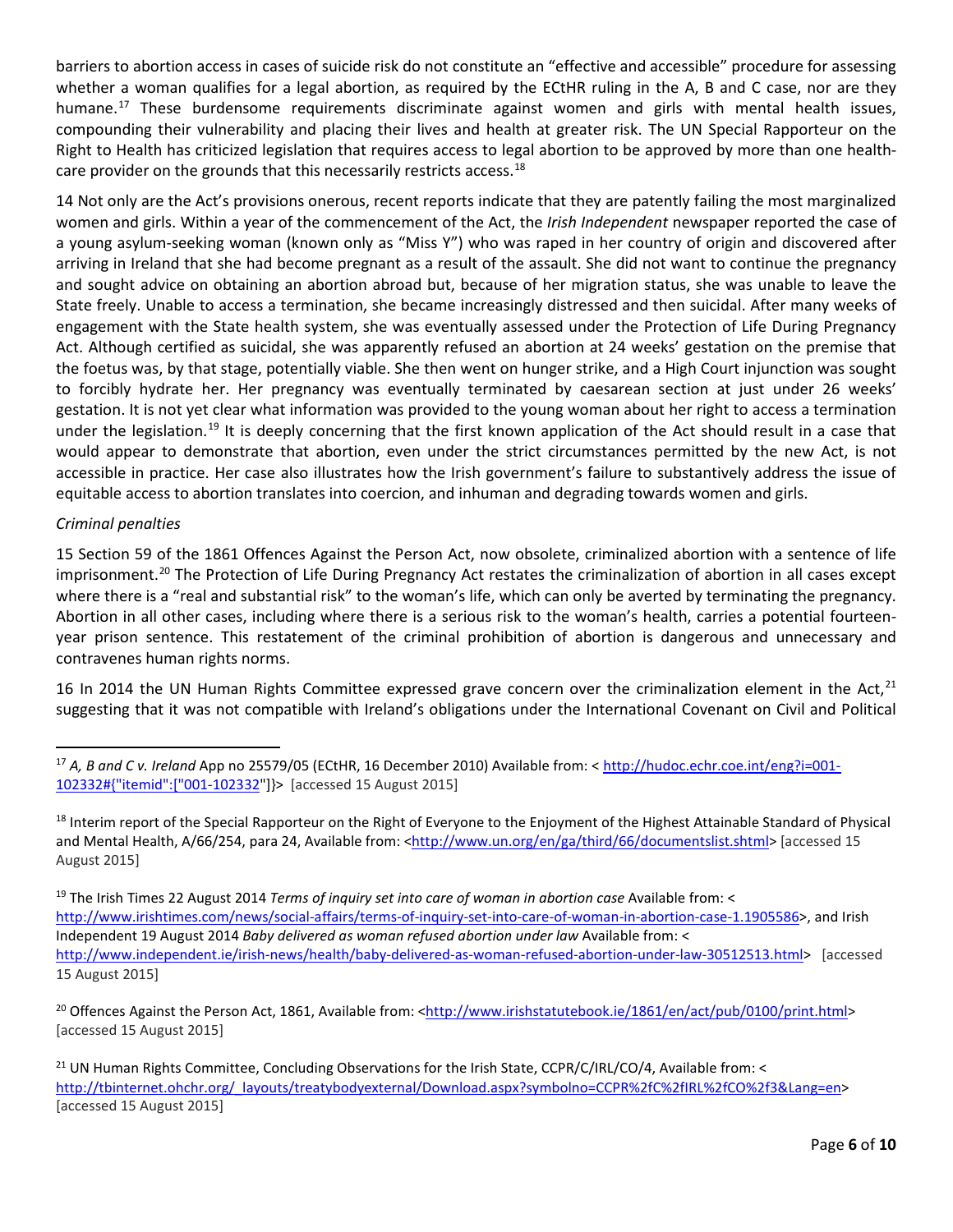Rights (ICCPR). This year, the Committee on Economic, Social and Cultural Rights, echoed this concern and made specific recommendations for the Government to hold a referendum to revise its abortion legislation.<sup>[22](#page-6-0)</sup> The UN Committee Against Torture (UNCAT) has also expressed specific concern for the criminal penalties in Ireland's abortion laws and has cautioned that it may give rise to a violation of the Convention against Torture and Other Cruel, Inhuman or Degrading Treatment or Punishment.<sup>[23](#page-6-1)</sup> Finally, the UN Special Rapporteur on the Right to Health has recommended the immediate removal of criminalization of and legal restriction on sexual and reproductive health-care services, including abortion, in all states.[24](#page-6-2)

## *Inequitable access to abortion services*

17 The Irish Constitutions guarantees that the state will not interfere with women and girls seeking abortion services in other jurisdictions, however, this cannot be seen as satisfying the State's human rights obligations. Forcing women to travel to access necessary health-care services is hypocritical and disproportionately affects women at various sites and intersections of disadvantage. The State's Constitution effectively permits abortion through Article 40.3.3, which recognizes that the constitutional right to life afforded to "the unborn" does not limit the freedom to travel in and out of the State. However, the combination of these provisions places the full emotional, psychological and financial costs of such an arrangement (travel, accommodation and childcare costs, lost income arising from leave from work, isolation, and stigma, among other burdens) on the woman or girl herself.

18 In its General Recommendation 24 on Women and Health, the CEDAW Committee identified that respecting the right to health for women and girls requires the removal of laws that "criminalize medical procedures only needed by women."<sup>[25](#page-6-3)</sup> However, in Ireland women and girls are patently discriminated against in having to travel and pay for access to a health service, a limitation not placed on men's access to the highest attainable standard of health. The reality is that for many women living on the margins of Irish society, they simply will not have the resources and support structures to effectively exercise their right to travel to access reproductive health care abroad. Forcing women to access abortion facilities abroad also disrupts the continuum of clinical care, as a woman's own doctor will not necessarily be able to communicate with the medical practitioners she engages with abroad. This creates a lack of medical continuity, which may negatively impact on women's health and welfare. Coupled with fear of repercussions including social stigma and criminal prosecution, this creates a chilling factor which deters some women from seek postabortion medical care or check-ups, including where they are experiencing complications.

19 In 2014 at least 3,735 women and girls travelled from the Republic of Ireland to Britain to access abortion services.<sup>[26](#page-6-4)</sup> As noted above, the Thirteenth Amendment to the Irish Constitution provides for a negative right to travel for abortion

[http://tbinternet.ohchr.org/\\_layouts/treatybodyexternal/Download.aspx?symbolno=E%2fC.12%2fIRL%2fCO%2f3&Lang=en>](http://tbinternet.ohchr.org/_layouts/treatybodyexternal/Download.aspx?symbolno=E%2fC.12%2fIRL%2fCO%2f3&Lang=en) [accessed 15 August 2015]

<span id="page-6-1"></span><sup>23</sup> Committee Against Torture, Concluding Observations for the Irish State, CAT/C/IRL/CO/1, Available from: < [http://tbinternet.ohchr.org/\\_layouts/treatybodyexternal/Download.aspx?symbolno=CAT%2fC%2fIRL%2fCO%2f1&Lang=en>](http://tbinternet.ohchr.org/_layouts/treatybodyexternal/Download.aspx?symbolno=CAT%2fC%2fIRL%2fCO%2f1&Lang=en) [accessed 15 August 2015]

<span id="page-6-2"></span><sup>24</sup> Interim report of the Special Rapporteur on the Right of Everyone to the Enjoyment of the Highest Attainable Standard of Physical and Mental Health, A/66/254, para 24, Available from: [<http://www.un.org/en/ga/third/66/documentslist.shtml>](http://www.un.org/en/ga/third/66/documentslist.shtml) [accessed 29 September 2014]

<span id="page-6-3"></span><sup>25</sup> UN Committee on the Elimination of Discrimination Against Women (CEDAW) *General Recommendation No. 24: Article 12 of the Convention (Women and Health),* 1999, A/54/38/Rev.1, chap. I, Available from: [<https://www1.umn.edu/humanrts/gencomm/generl24.htm>](https://www1.umn.edu/humanrts/gencomm/generl24.htm) [accessed 8 September 2015]

<span id="page-6-0"></span><sup>&</sup>lt;sup>22</sup> UN Committee on Economic, Social and Cultural Rights, Concluding Observations on the Third Periodic Report of Ireland, E/C.12/IRL/CO/3 Available from: <

<span id="page-6-4"></span><sup>&</sup>lt;sup>26</sup> Abortion Statistics, England and Wales: 2014 June 2015, Available from: [<https://www.gov.uk/government/statistics/report-on](https://www.gov.uk/government/statistics/report-on-abortion-statistics-in-england-and-wales-for-2014)[abortion-statistics-in-england-and-wales-for-2014>](https://www.gov.uk/government/statistics/report-on-abortion-statistics-in-england-and-wales-for-2014) [accessed 15 August 2015]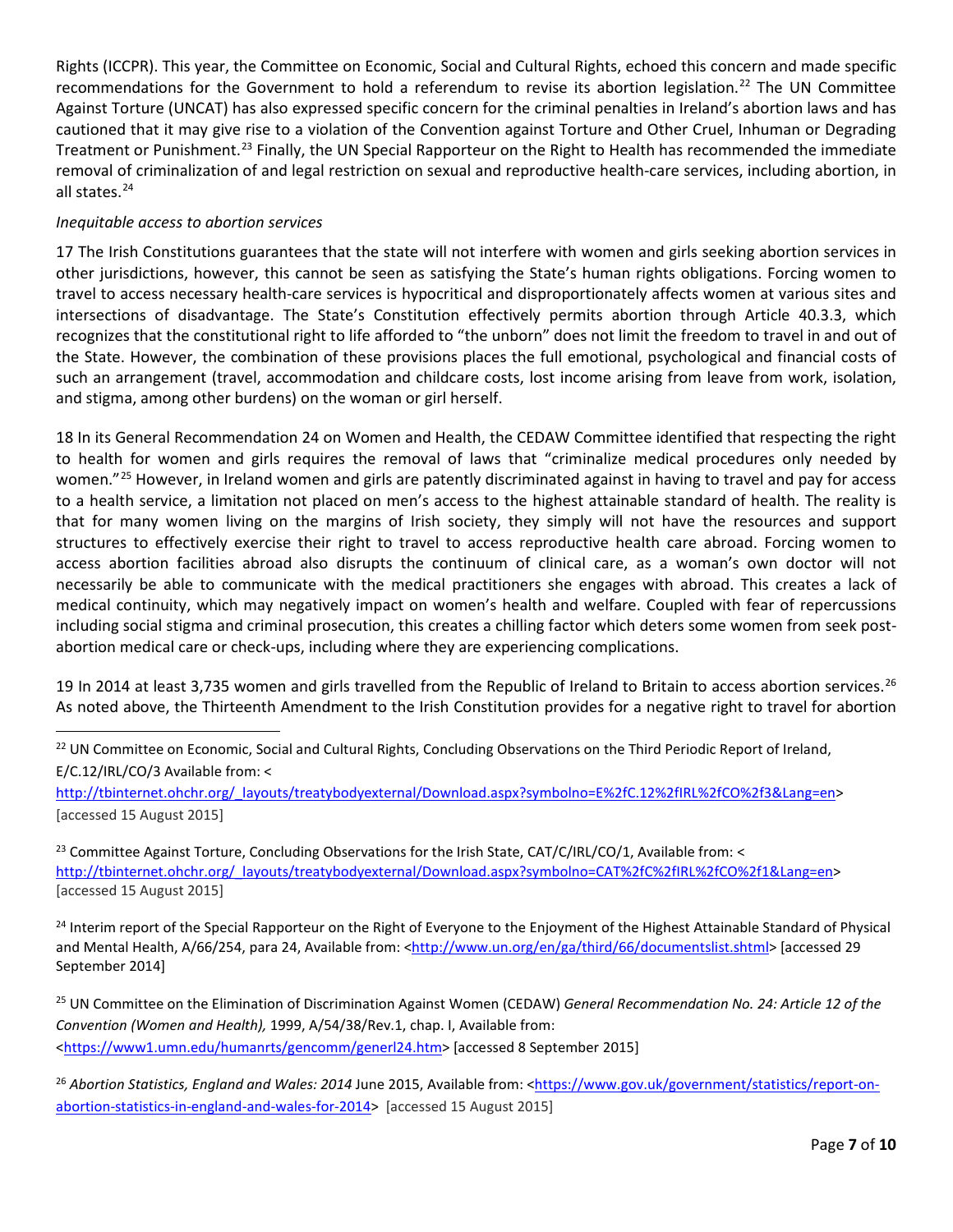services, with no positive obligations for the state to facilitate equitable access to travel.<sup>[27](#page-7-0)</sup> A discriminatory two-tier system has been created within Ireland's abortion regime, where women with financial resources and support can travel abroad to access appropriate health care. Women on the margins of Irish society, however—very often the women whose agency has also been limited in other ways—have no effective means to vindicate their rights. They simply cannot access abortion services. The Irish State allows women to travel abroad but it provides no financial or administrative support. Thus, in Ireland, it cannot be said that the State authorities have fulfilled the requirement to provide "economically accessible" health care in line with the principle of non-discrimination. On the contrary, Ireland's current abortion laws result in flagrant inequity. This inequality was specifically referred to by the UN Human Rights Committee in its recent Concluding Observations on Ireland's compliance with the ICCPR, which identified "the discriminatory impact of the Protection of Life During Pregnancy Act on women who are unable to travel abroad to seek abortions". [28](#page-7-1)

20 An inestimable number of women in Ireland now illegally procure abortions in their homes with abortifacient pills ordered online. In 2012 the Irish Medicines Board (now the Health Products Regulatory Authority) seized 487 such pills.<sup>[29](#page-7-2)</sup> Although this represents a decrease on previous years, these figures still probably represent only the tip of the iceberg of the true volume of such pills being imported by people in Ireland, as many packages are successfully delivered. In short, abortion has always been a global phenomenon and is an incontrovertible reality for thousands of women and girls in Ireland today.

--

## *Comprehensive Sexuality Education*

21 Repeated studies carried out by Ireland's Crisis Pregnancy Agency and the Department of Health and Children reveal that adolescents and young people report failure on the part of teachers delivering Relationships and Sexuality Education (RSE) to discuss the practice of safe sex, and broader social and emotional aspects of well-being and sexuality; young participants interviewed also demonstrated a continued lack of knowledge concerning sexually transmitted infections, contraception and negotiating healthy relationships.<sup>[30](#page-7-3)[31](#page-7-4)[32](#page-7-5)</sup> Research results acknowledge that some young people become sexually active before the legal age of consent.<sup>[33](#page-7-6)</sup> Because of a lack of clarity on whether the Department

<span id="page-7-2"></span> $^{29}$  Fiona Gartland, 'Fall in seizures of drugs that induce abortion', Irish Times, 27 May 2013, Available from: < [http://www.irishtimes.com/news/environment/fall-in-seizures-of-drugs-that-induce-abortion-1.1407015>](http://www.irishtimes.com/news/environment/fall-in-seizures-of-drugs-that-induce-abortion-1.1407015) [accessed 15 August 2015]

<span id="page-7-3"></span><sup>30</sup> Hyde, A. & Howlett, E. (2004) *Understanding Teenage Sexuality in Ireland*. Dublin: Crisis Pregnancy Agency. Available from: < [http://www.dcya.gov.ie/docsdb/documents/No.9-Reportinterior.pdf>](http://www.dcya.gov.ie/docsdb/documents/No.9-Reportinterior.pdf) [accessed 15 August 2015]

<span id="page-7-4"></span><sup>31</sup> Mayock, P. & Byrne, T. (2004) *A Study of Sexual Health Issues, Attitudes and Behaviours: the Views of Early School Leavers*. Dublin: Crisis Pregnancy Agency. Available from: < [http://crisispregnancy.ie/wp-content/uploads/2012/05/8.-a-study-of-sexual-health](http://crisispregnancy.ie/wp-content/uploads/2012/05/8.-a-study-of-sexual-health-issues-attitudes-and-behaviours-the-views-of-early-school-leavers.pdf)[issues-attitudes-and-behaviours-the-views-of-early-school-leavers.pdf>](http://crisispregnancy.ie/wp-content/uploads/2012/05/8.-a-study-of-sexual-health-issues-attitudes-and-behaviours-the-views-of-early-school-leavers.pdf) [accessed 15 August 2015]

<span id="page-7-5"></span><sup>32</sup> Mayock, P., Kitching, K., & Morgan, M. (2007) *Relationships and sexuality education in post-primary schools: Challenges to full implementation*. Dublin: Crisis Pregnancy Agency/Department of Education. Available from: < [https://www.education.ie/en/Publications/Education-Reports/Relationships-and-Sexuality-Education-RSE-in-the-Context-of-Social-](https://www.education.ie/en/Publications/Education-Reports/Relationships-and-Sexuality-Education-RSE-in-the-Context-of-Social-Personal-and-Health-Education-SPHE-An-Assessment-of-the-Challenges-to-Full-Implementation-of-the-Programme-in-Post-primary-Schools.pdf)[Personal-and-Health-Education-SPHE-An-Assessment-of-the-Challenges-to-Full-Implementation-of-the-Programme-in-Post-primary-](https://www.education.ie/en/Publications/Education-Reports/Relationships-and-Sexuality-Education-RSE-in-the-Context-of-Social-Personal-and-Health-Education-SPHE-An-Assessment-of-the-Challenges-to-Full-Implementation-of-the-Programme-in-Post-primary-Schools.pdf)[Schools.pdf>](https://www.education.ie/en/Publications/Education-Reports/Relationships-and-Sexuality-Education-RSE-in-the-Context-of-Social-Personal-and-Health-Education-SPHE-An-Assessment-of-the-Challenges-to-Full-Implementation-of-the-Programme-in-Post-primary-Schools.pdf) [accessed 15 August 2015]

<span id="page-7-6"></span>Page **8** of **10** <sup>33</sup> Layte, R., McGee, H., Quail, A., Rundle, K., Cousins, G., Donnelly, C., Mulcahy, F. & Conroy, R. (2006) *The Irish Study of Sexual* 

<span id="page-7-0"></span> <sup>27</sup> Irish Constitution. Art. 40.3.3. Available from < [http://www.irishstatutebook.ie/eli/1983/ca/8/enacted/en/print.html>](http://www.irishstatutebook.ie/eli/1983/ca/8/enacted/en/print.html) [accessed 15 August 2015]

<span id="page-7-1"></span><sup>&</sup>lt;sup>28</sup> UN Human Rights Committee, Concluding Observations for the Irish State, CCPR/C/IRL/CO/4, Available from: < [http://tbinternet.ohchr.org/\\_layouts/treatybodyexternal/Download.aspx?symbolno=CCPR%2fC%2fIRL%2fCO%2f3&Lang=en>](http://tbinternet.ohchr.org/_layouts/treatybodyexternal/Download.aspx?symbolno=CCPR%2fC%2fIRL%2fCO%2f3&Lang=en) [accessed 29 September 2014]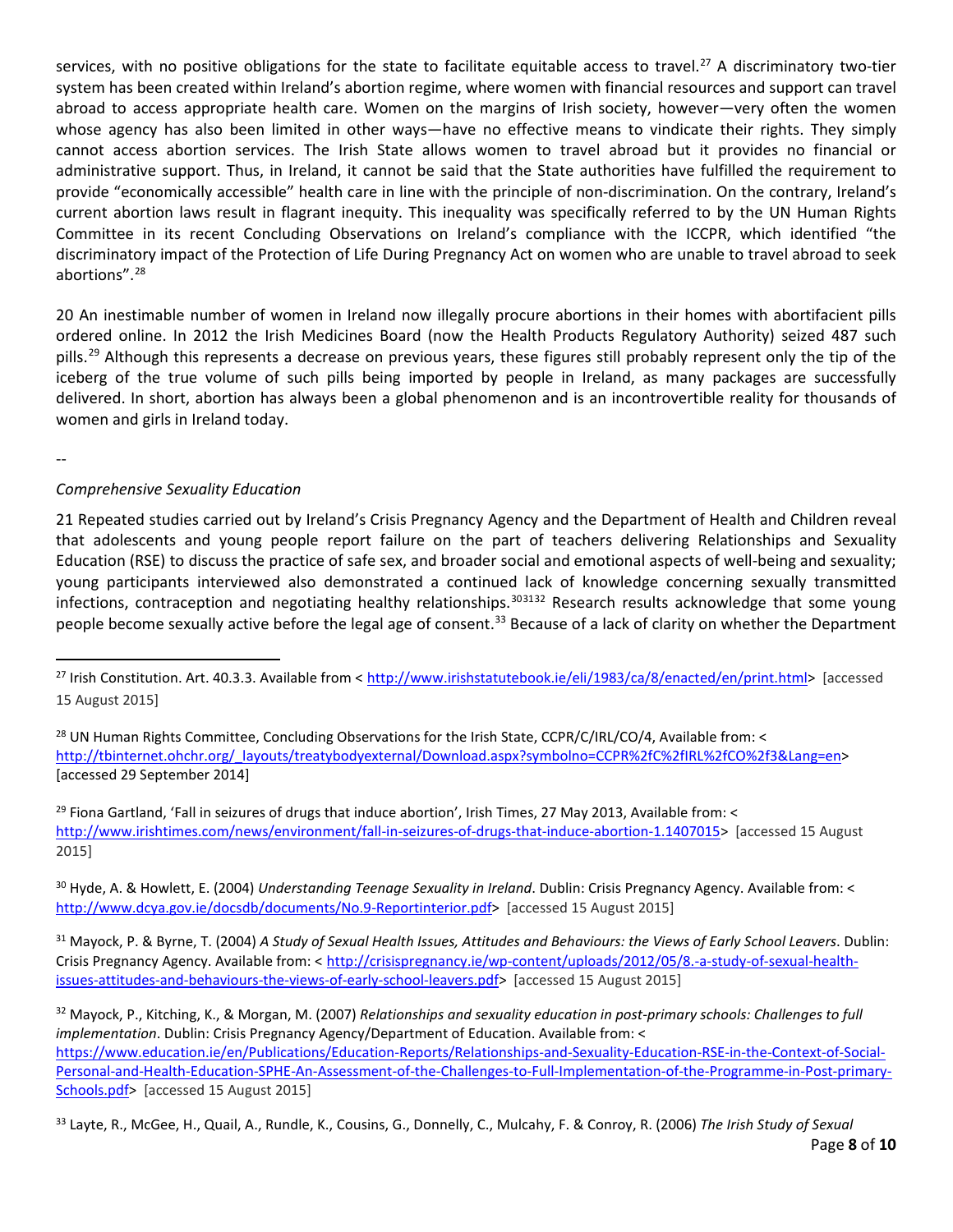of Education and Skills is legally entitled to provide particular information on contraception and safe sex before students reach the legal age of consent, the sex education these young people received was delivered too late, and therefore not effective.

22 Though reports from the Department of Health and the Department of Education and Skills have generated useful data on the degree of implementation of RSE programming in Ireland, and taken positive steps to explore the programme's effectiveness, many of these reports are based on samples. The lack of a national monitoring and evaluation framework for RSE remains one of the chief barriers to accurately assessing and addressing the degree of implementation of the programme, and its effectiveness. There also does not appear to be a working mechanism to hold schools accountable for instituting an all-school RSE policy, and delivering the RSE programme, despite the fact that the Department of Education recognized the provision of sexuality education as a rights obligation under the terms of Article 11.2 of the European Social Charter in a circular issued to post-primary schools. $34$ 

23 Additionally, emphasis on students' rights neglects the right of young people outside the formal education system. Failure to systematically provide marginalized adolescents and young with comprehensive sexuality education compounds their marginality, deepens the social exclusion they experience, and jeopardizes their futures, lives and health. Finally, in a context where access to abortion remains extremely restricted and almost entirely inaccessible for young women and girls, the Irish State should put in place systematic policy and educational measures in an effort to reduce unintended pregnancy.<sup>[35](#page-8-1)</sup>

--

 $\overline{\phantom{a}}$ 

#### *Sex work*

24 Currently, sex work in Ireland is not illegal, however virtually all associated activities are criminalized, making sex workers disproportionately vulnerable to coercion and violence in their daily work. Street-based workers may be prosecuted for loitering or for soliciting, making it difficult to work overtly where they may be safer. Sex workers are deterred from working together indoors where they may be safer, as they may be prosecuted for operating a brothel. Current legislation also contains some provisions for targeting clients, but these laws have not had the effect of deterring demand.

25 Opposition to the general scheme of the new Criminal Law (Sexual Offences) Bill has come mainly from sex workerled organizations including the Sex Workers Alliance Ireland (SWAI). The general scheme Bill includes provisions to criminalize the purchase of sexual services, in line with the "Swedish model". Under this model, though the act of sex workers selling sex is not explicitly criminalized, sex workers can still be criminalized under other laws such as brothelkeeping (i.e. working with another sex worker) and loitering. The new law targets consensual sex work as opposed to sex trafficking which is already illegal under the Criminal Law (Human Trafficking) Act 2008. Sex worker-led organizations have objected to the introduction of the Bill, criticizing the absence of consultation with sex workers themselves, the lack of attention to existing evidence and research, and the failure to commission research into potential impact. Chief concerns with the potential negative impact of the "Swedish model" approach include concerns that it will lead to greater risk taking, and increase exploitation and violence as sellers move to more isolated areas and disengage with outreach and social services.<sup>[36](#page-8-2)</sup>

*Health and Relationships*. Dublin: Crisis Pregnancy Agency/Department of Health and Children. Available from: < [http://www.ucd.ie/issda/static/documentation/esri/isshr-report.pdf>](http://www.ucd.ie/issda/static/documentation/esri/isshr-report.pdf) [accessed 15 August 2015]

<span id="page-8-0"></span>34 DES circular 0037/2010, Available from: [<http://www.education.ie/en/Circulars-and-Forms/Active-Circulars/cl0037\\_2010.pdf>](http://www.education.ie/en/Circulars-and-Forms/Active-Circulars/cl0037_2010.pdf) [accessed 15 August 2015]

<span id="page-8-1"></span><sup>35</sup> See, e.g., Fiji, 67, U.N. Doc. CRC/C/FIJI/CO/2 (2014); Morocco, 67, U.N. Doc. CRC/C/MAR/CO/3 (2014); India, 66, U.N. Doc CRC/C/IND/CO/3 (2014); Australia, 46, U.N. Doc. CRC/C/15/Add.268 (2005).

<span id="page-8-2"></span><sup>36</sup> Levy, J. (2014) *Criminalising the Purchase of Sex: Lessons from Sweden*. Abingdon: Routledge.